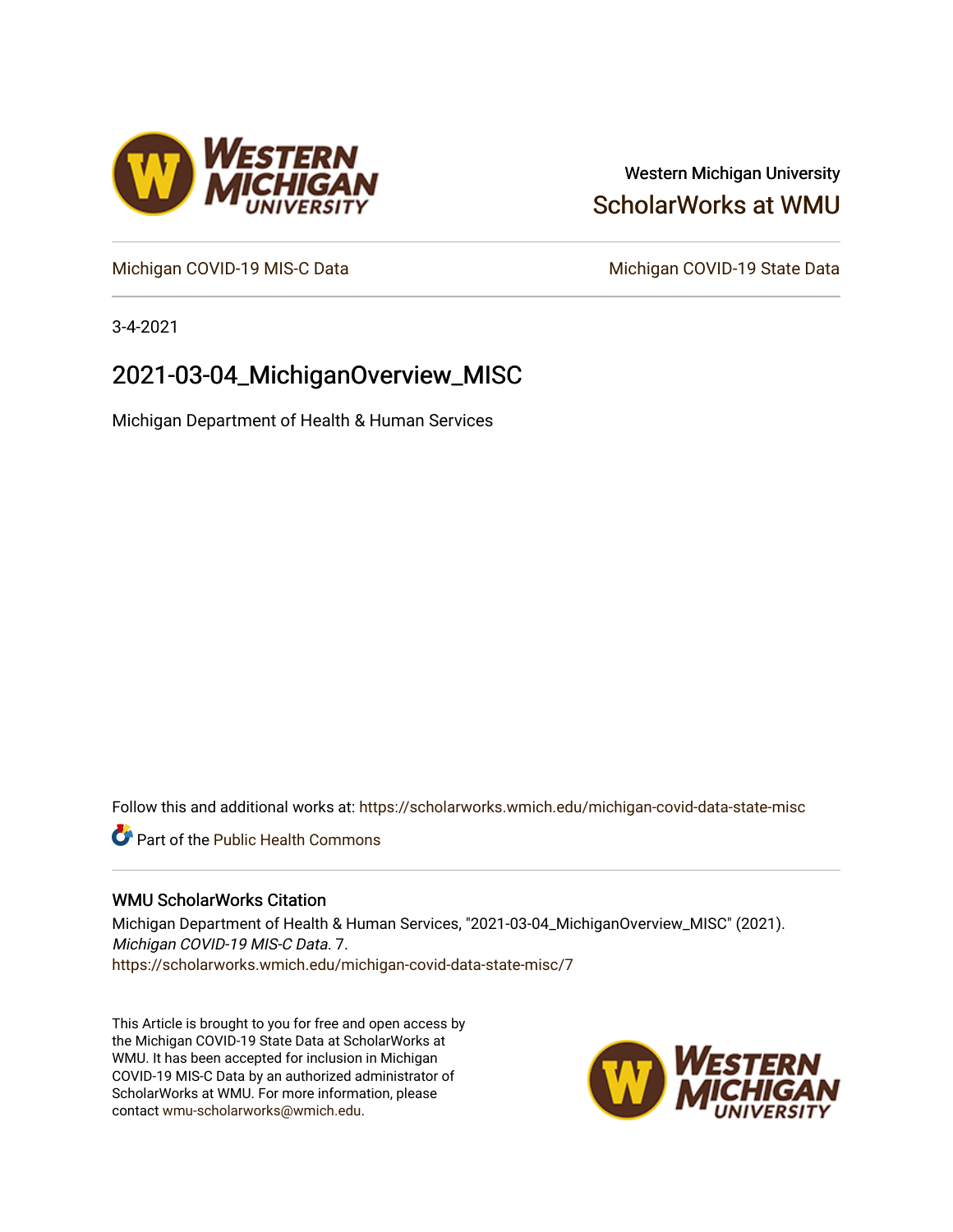# **MIS-C Data and Reporting**

#### **What is MIS-C?**

Multisystem Inflammatory Syndrome in Children (MIS-C) is a condition in children and adolescents under 21 years of age where multiple organ systems become inflamed or dysfunctional which occurs in association with illness. Children with MIS-C may have a fever and various symptoms, including abdominal (gut) pain, vomiting, diarrhea, neck pain, rash, bloodshot eyes, or feeling extra tired. We do not yet know what causes MIS-C. However, many children with MIS-C were infected with the virus that causes COVID-19, or had been around someone with COVID-19.

Health care providers and local health departments are asked to maintain a high degree of suspicion for MIS-C in pediatric and adolescent patients presenting with symptoms similar to Kawasaki Disease or ill individuals who have been previously exposed to COVID-19 with signs and symptoms. Patients have presented with persistent fever\*, hypotension, multiorgan (cardiac, gastrointestinal, renal, hematologic, dermatologic, and neurologic) involvement, and elevated inflammatory markers. Respiratory symptoms have been present in some, but are not a common finding.

\*Persistent fever is a measured fever of 100.4°F (38.0°C) or greater for at least 24 hours, or report of subjective fever lasting at least 24 hours.

## **Reported Cases of Multisystem Inflammatory Syndrome in Children (MIS-C)**

*Data will be updated on the first and third Thursdays of the month.*

| Multisystem Inflammatory Syndrome in Children (MIS-C) Michigan Data Summary 3/4/2021 |                       |  |  |  |
|--------------------------------------------------------------------------------------|-----------------------|--|--|--|
| # Cases Confirmed and Reported to CDC*                                               | 89                    |  |  |  |
| <b>MIS-C associated Deaths</b>                                                       | 5 or fewer            |  |  |  |
| Cases admitted to ICU                                                                | 60 (67.4%)            |  |  |  |
| Onset Date Range                                                                     | 04/14/20 to 2/16/2021 |  |  |  |
| Age Range                                                                            | $0-20$ years          |  |  |  |

# \*Meets CDC Case definition **<https://emergency.cdc.gov/han/2020/han00432.asp>**

#### **DEMOGRAPHIC INFORMATION (N=89)**

| <b>Age Group</b> | Count  | %             | Race                          | Count | $\%$  |
|------------------|--------|---------------|-------------------------------|-------|-------|
| $0-4$ yrs        | 24     | 27.0%         | <b>Black/African American</b> | 34    | 38.2% |
| 5-10 yrs         | 36     | 40.4%         | Caucasian                     | 41    | 46.1% |
| $>10$ yrs        | 29     | 32.6%         | All Others / Unknown          | 14    | 15.7% |
| Gender           | Counts | $\frac{0}{0}$ | Ethnicity                     | Count | %     |
| Male             | 48     | 53.9%         | Not Hispanic or Latino        | 55    | 61.8% |
| Female           | 41     | 46.1%         | <b>Hispanic or Latino</b>     | 10    | 11.2% |
| Unknown          |        | 0.0%          | <b>Unknown</b>                | 24    | 27.0% |